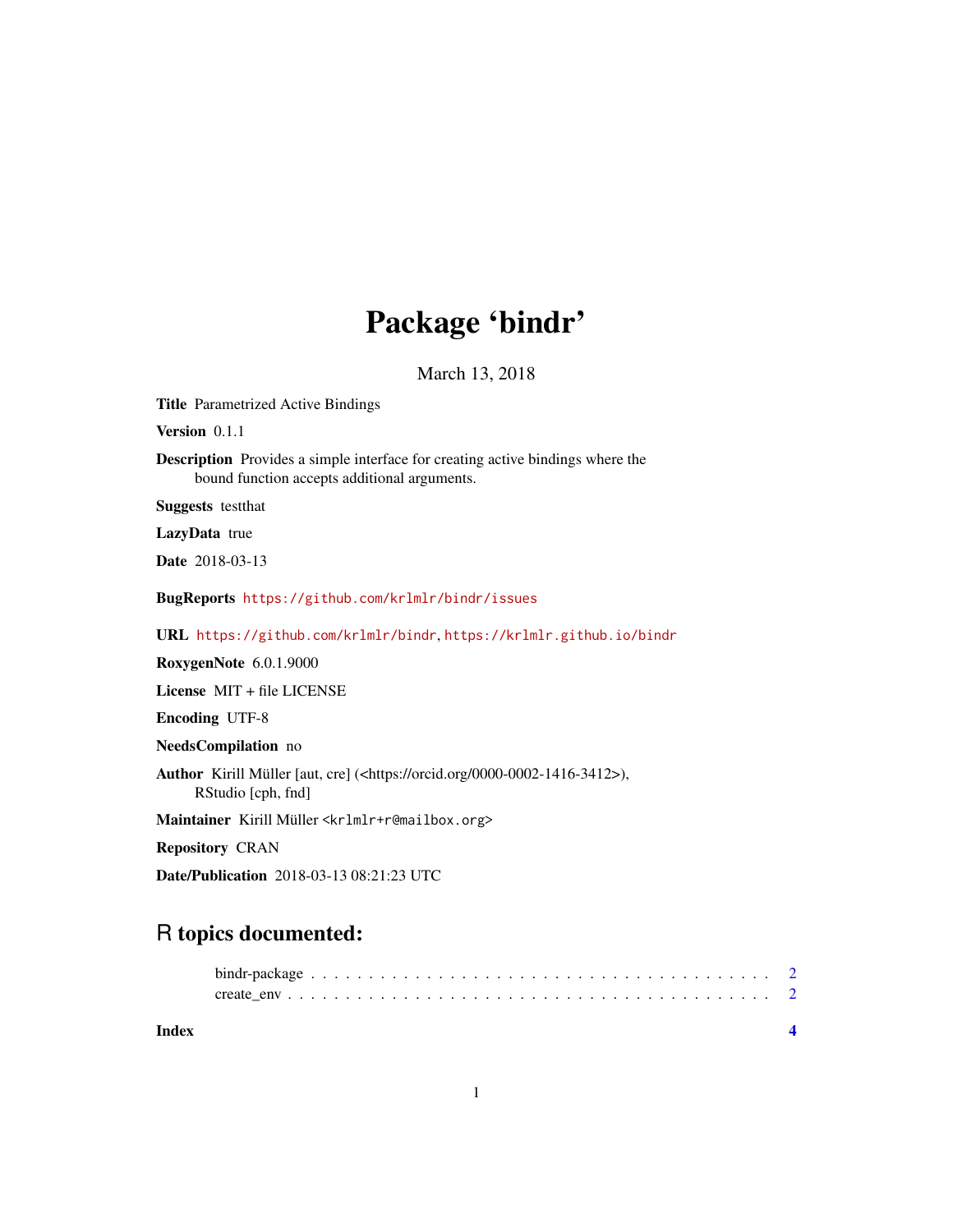<span id="page-1-0"></span>

#### Description

Provides a simple interface for creating active bindings where the bound function accepts additional arguments.

#### Details

See [create\\_env\(\)](#page-1-1) for creating an environment populated with active bindings, and [populate\\_env\(\)](#page-1-2) for populating an existing environment.

#### Author(s)

Maintainer: Kirill Müller <krlmlr+r@mailbox.org>

Other contributors:

• RStudio [copyright holder]

#### See Also

Useful links:

- <https://github.com/krlmlr/bindr>
- <https://krlmlr.github.io/bindr>
- Report bugs at <https://github.com/krlmlr/bindr/issues>

<span id="page-1-1"></span>create\_env *Create or populate an environment with parametrized active bindings*

#### <span id="page-1-2"></span>Description

Leverages [makeActiveBinding\(\)](#page-0-0) by allowing parametrized functions that take the name of the binding and an arbitrary number of additional arguments.

#### Usage

```
create_env(names, fun, ..., .envir = parent.frame(),
  .enclos = parent.frame())
populate_env(env, names, fun, ..., .envir = parent.frame())
```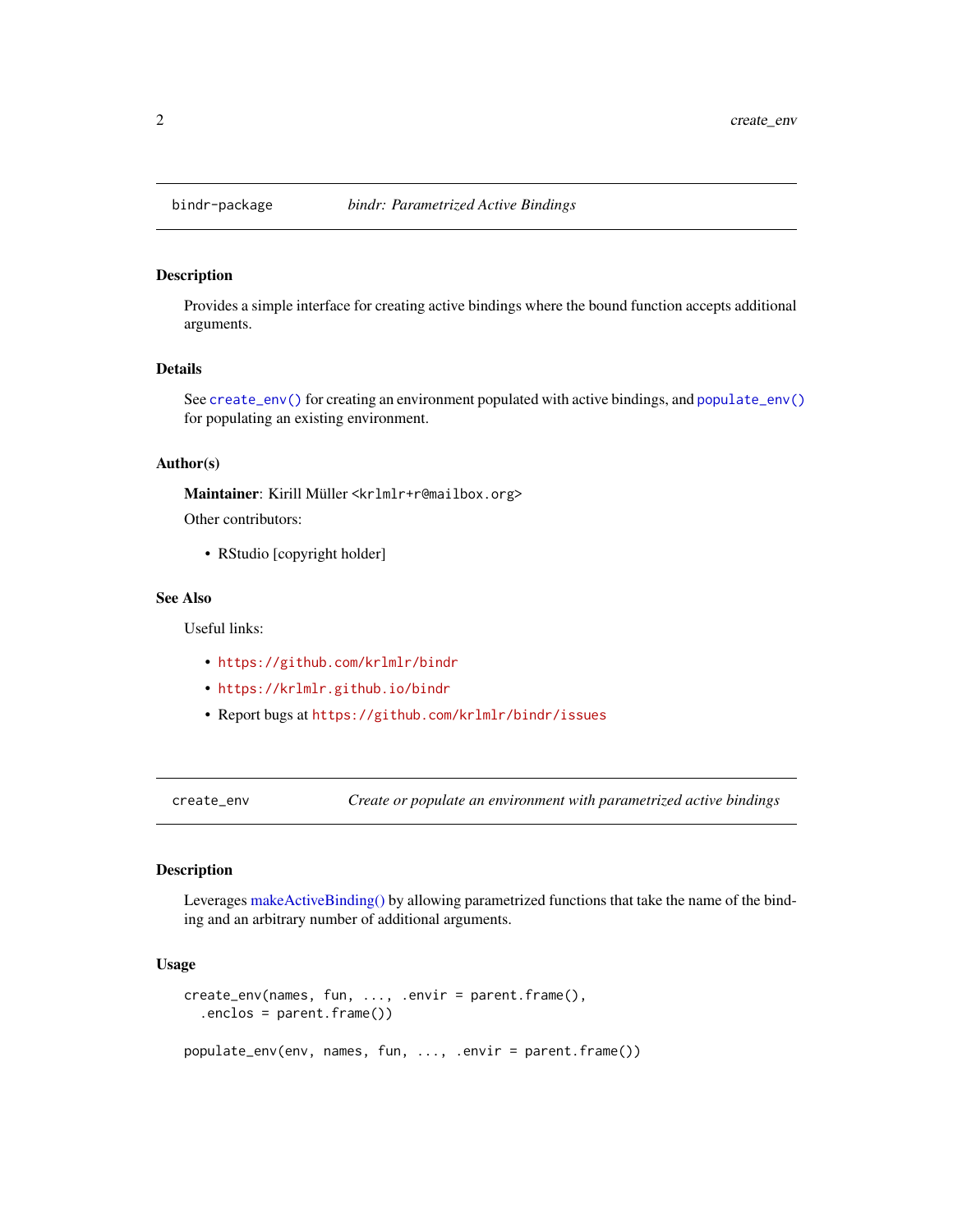#### <span id="page-2-0"></span>create\_env 3

#### Arguments

| names   | A name, or a list of names, or a character vector; in the latter case the names are<br>mangled if they are not representable in the native encoding                                                                     |
|---------|-------------------------------------------------------------------------------------------------------------------------------------------------------------------------------------------------------------------------|
| fun     | A function with at least one argument, which will be called to compute the value<br>of a binding. The function will be called with the binding name as first argument<br>(unnamed), and $\dots$ as additional arguments |
| $\cdot$ | Additional arguments to fun                                                                                                                                                                                             |
| .envir  | The environment in which fun will be executed, important if fun calls other<br>functions that are not globally visible                                                                                                  |
| .enclos | The enclosing environment (parent . env) for the newly created environment                                                                                                                                              |
| env     | An environment                                                                                                                                                                                                          |

### Examples

```
env <- create_env(letters, paste0, "-lowercase")
env$a
env$c
env$Z
populate_env(env, LETTERS, paste0, "-uppercase")
env$a
env$Z
```